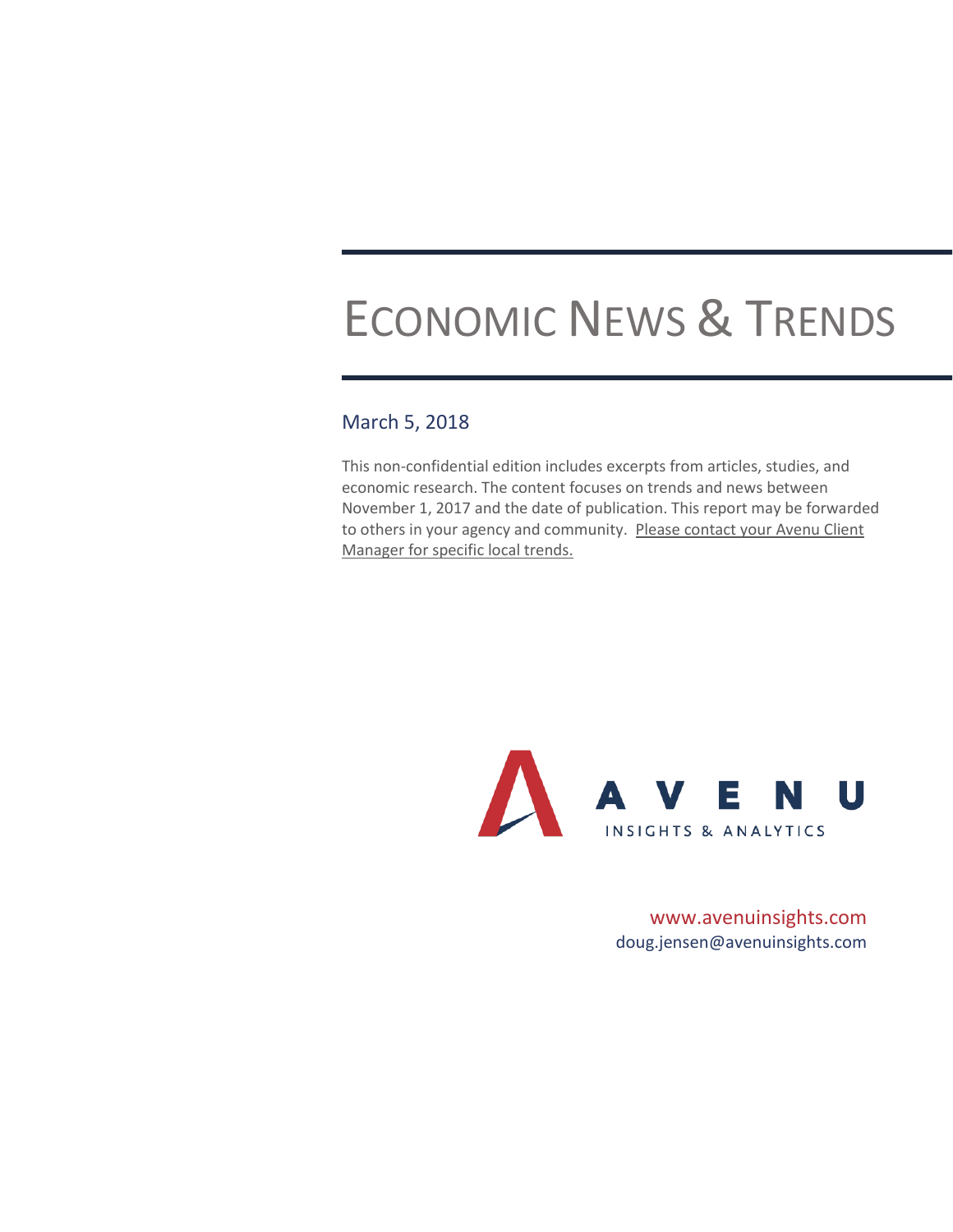Economic Indicators (See Sections 1 and 2)

**GDP:** Slightly weaker than initially thought; was 2.5% in 4Q2017; the earlier estimate was 2.6%. **Forecast:** 2.9% GDP growth in 2018, the best pace since 2015. (*Kiplinger*) **California's GDP for 3Q2017**: 3.4%.

**Consumer Confidence:** The Conference Board in late Feb said the U.S. consumer confidence increased to 130.8 in Feb from 124.3 in Jan.

**Interest Rates:** The Fed did not raise its benchmark interest rate at the meeting in January, but reinforced investor expectations the Fed would raise rates at its next meeting in March.

**Inflation:** Expected to head up this year; unemployment in the last year dropped to a 17-year low yet inflation continues to run below the Fed's 2% target.

Housing (See Section 3)

**Sales of Existing Single-Family Homes in California for January:** 388,800, down 7.6% from December and down 2.9% from January 2017. **California Median Home Price in January:** \$527,800, down 4.0% from December and up 7.3% from January 2017. **U.S. Homeownership:** Up in 2017 for the first time in 13 years; to 64.2% in 4Q2017 from 63.7% a year earlier.

#### Labor and Wages (See Section 4)

**Unemployment (California and the US):** Rate fell to 4.3% in December. The U.S. rate held at 4.1% in December and remained 4.1% in January 2018.

**Labor Forecast:** Businesses can expect increasing labor shortages. The jobless rate will fall even further, to 3.8%. **Wages Forecast:** By the end of the year, wages will be rising by an average clip of 3%, versus the current average rate of 2.5%.

Auto Sales and Gasoline (See Sections 5 and 6)

**Gasoline Prices:** AAA shows (March 1, 2018) the national average price of self-serve regular at \$2.54 per gallon. California's average is \$3.34. **Forecast:** AAA forecasts spring gas prices will be the highest since 2015.

Retail (See Sections 7 and 8)

**Retail Outlook in 2018:** Tax cuts, an improved economy and an American consumer that is less cautious about spending will make 2018 a better year for retailers. Retail sales are on track to match or exceed the healthy 4.2% gain they made in 2017.

**Holiday 2017 Retail Sales Between November 1 and December 24:** Up 4.9% for 2017, setting a record for dollars spent. This is the largest year-over-year increase since 2011. Online shopping also saw large gains of 18.1% compared to 2016. (Mastercard)

On-Line Sales (See Section 9)

**U.S. E-Commerce Results for 4Q2017:** Percent of Retail Sales: Increase of 3.2% for 4Q2017 from 3Q2017. Total E-Commerce Sales for 4Q2017: \$119.0 billion. Total Retail Sales for 4Q2017: estimated at \$1,204.3 billion, an increase of 2.7% from 3Q2017. **Total E-Commerce Sales for 2016 and 2017:** Total retail sales in 2017 increased 4.4% from 2016. E-commerce sales in 2017 accounted for 8.9% of total sales. E-commerce sales in 2016 accounted for 8% of total sales. California's e-commerce sales comprise approximately 13-14% of the total sales, based on California's portion of the national economy.

## Grocery Industry (See Section 10)

**Grocery Among Fastest-Growing Retail Segments:** 674 stores are expected to open in 2018. The other two fastest growing segments are mass merchandisers and dollar stores, and convenience stores. **Online Grocery Spending:** Projected to grow to 20% of the market, or \$100 billion, by 2025. www.progressivegrocery.com

Restaurant Industry (See Section 11)

**Online Grocery Spending:** Projected to grown to 20% of the market, or \$100 billion, by 2025.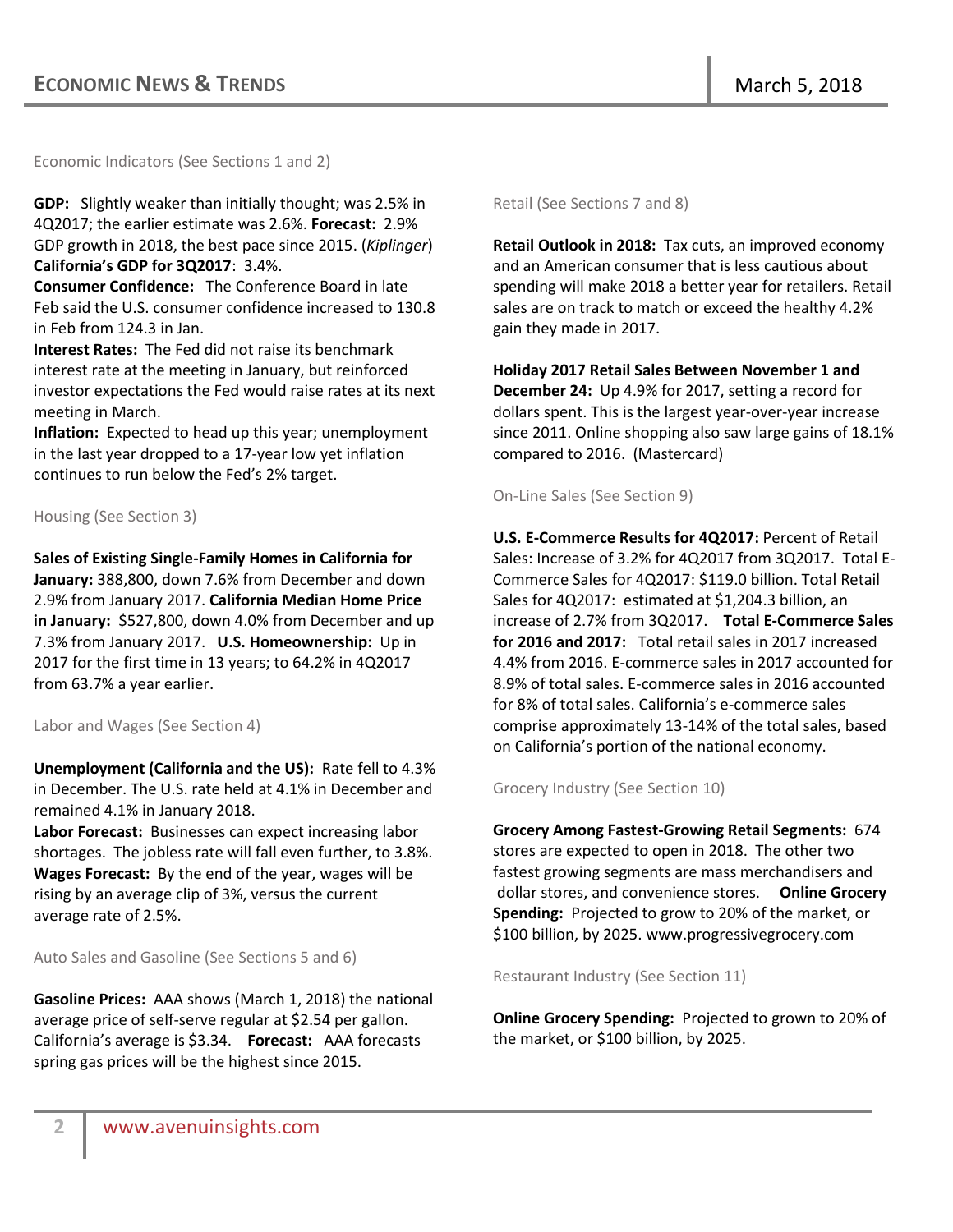## **SECTION 1: U.S. ECONOMY**

#### **U.S. Economy and Indicators**

*<https://bea.gov/newsreleases/national/gdp/gdpnewsrelease.htm> (February 28, 2018) <https://www.bls.gov/news.release/cpi.htm> (February 14, 2018)*

**GDP:** Real GDP increased at an annual rate of 2.5% in 4Q2017 (was 3.2% in 3Q2017, 3.1% in 2Q2017, 1.4% in 1Q2017, and 2.1% in 4Q2016). The increase reflects positive contributions including from personal consumption expenditures. **California's GDP for 3Q2017**: 3.4%. Real GDO by state growth for the 3Q2017 ranged from 5.7% in Delaware to 0.5% in South Dakota. (BEA) **Sales for Retail and Food Services for Jan 2018:** a 0.3% decrease from Dec 2017, but 3.6% above Jan 2017. Total sales for the Nov 2017 through Jan 2018 period were up 4.9% from the same period a year ago.

**Retail Trade:** Down 0.3% from Dec 2017; up 3.9% from Jan 2017. **Miscellaneous Store Retailers:** Up 4.6% in Jan 2017. **Non-store Retailers**: Up 10.2% from Jan 2017. **Clothing shops**: Up 1.9% in Jan 2017. **Food & Beverage Stores:** Up 3.6% in Jan 2017. **General Merchandise Shops**: Up 3.0% in Jan 2017. **Gasoline Stations:** Up 9.0% from Jan 2017; Up 10.4% between Nov 2016 and Jan 2017. **Vehicles & Parts Dealers:** Up 3.6% in Jan 2017. **Electronics & Appliance Stores:** Up 1.6% in Jan 2017.

## **Consumer Price Index (CPI) (January 2018 From Proceeding Month)**

*<https://www.bls.gov/news.release/cpi.nr0.htm> (February 14, 2018)*

**U.S. CPI for Jan 2018:** Up 0.5%; over the last 12 months (Jan 2017 to Jan 2018); the 'all items' index rose 2.1%. **Gasoline:** From Jan 2017 to Jan 2018 (8.5%); **Jan 2018 (5.7%)**; Dec 2017 (.8%); Nov 2017 (6.0%). **New Vehicles**: From Jan 2017 to Jan 2018 (-1.2%); **Jan 2018 (-.1%)**; Dec 2017 (.5%); Nov 2017 (.2%). **Used Cars & Trucks**: From Jan 2017 to Jan 2018 (-.6%); **Jan 2018 (.4%)**; Dec 2017 (.7%); Nov 2017 (.5%). **Food:** From Jan 2017 to Jan 2018 (1.7%); **Jan 2018 (.2%)**; Dec 2017 (.2%); Nov 2017 (.0%). **"Away From Home"**: From Jan 2017 to Jan 2018 (2.5%); **Jan 2018 (-.4%).**

**Apparel: Jan 2018 (1.7%)**; Dec 2017 (-.3%); Nov 2017 (- .9%).

**Tobacco:** From Jan 2017 to Jan 2018 (6.6%); **Jan 2018 (.3%)**; Dec 2017 (-.4%); Nov 2017 (.2%).

**Alcohol: Jan 2018 (.0%)**; Dec 2017 (.0%); Nov 2017 (.2%). **Wireless Telephone Service:** From Jan 2017 to Jan 2018 (-10.2%); **Jan 2018 (-.2)**; Dec 2017 (0%); Nov 2017 (.3%). **Lodging Away from Home:** From Jan 2017 to Jan 2018 (- 1.3%); **Jan 2018 (-2.0%)**; Dec 2017 (.4%); Nov 2017 (-.9%). **Shelter: Jan 2018 (.2%)**; Dec 2017 (.3%); Nov 2017 (.2%).

## **Services Sector for 4Q2017/ Contributions to Percentage Change in GDP from 3Q2017**

*[www.census.gov/services/index.html](http://www.census.gov/services/index.html) (February 16, 2018) and [www.bea.gov](http://www.bea.gov/) (February 28, 2018)*

**4Q2017 Total Revenue:** \$3,792.8 billion, an increase of 2.4% from 3Q2017 and up 5.2% from 4Q2016. **Personal Consumption Expenditures: Up 2.1% from** 3Q2017.

**Exports Services:** Down 1.9% from 3Q2017.

**Import Services:** Up 1.9% from 3Q2017.

**Utilities:** Decrease of 6.3% from 3Q2017 and up 4.5% from the 4Q2016.

**Transportation and Warehousing:** Decrease of 1.0% from 3Q2017; and up 3.2% from 4Q2016.

**Arts, Entertainment and Recreation:** Decrease of 4.1% from 3Q2017; and up 4.4% from 4Q2016. **Real Estate and Rental and Leasing:** Increase 1.5% from 3Q2017; and up 6.68% from 4Q2016. **Accommodations:** Decrease 12.9% from 3Q2017 and down 0.5% from the 4Q2016. **Other Services** (includes auto and electronic repair, personal and laundry services, religious, grantmaking, civic, professional and similar organizations):Increase 11.6% from 3Q2017 and up 10.4% from 4Q2016.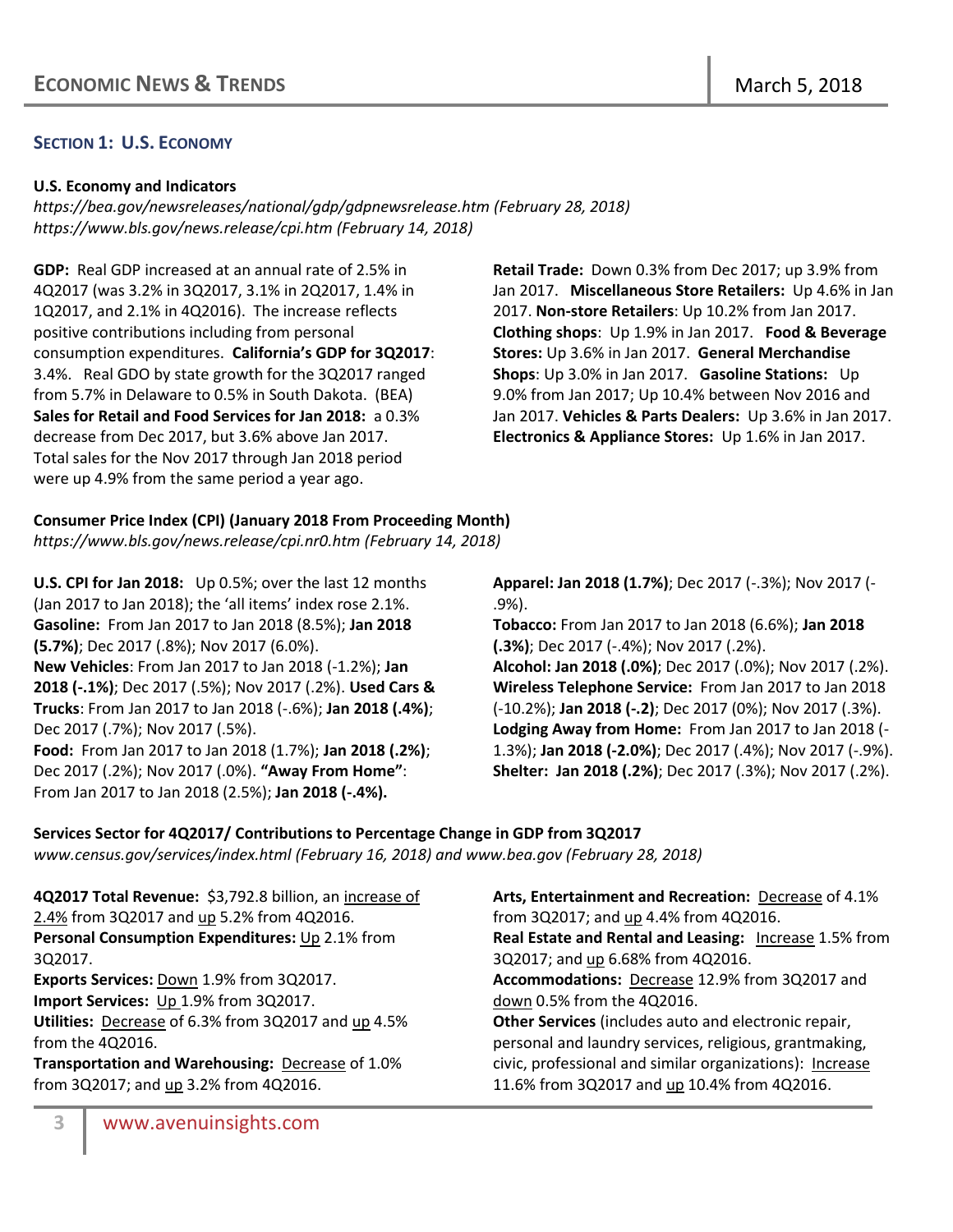## **SECTION 2: CALIFORNIA ECONOMY**

*https://www.sco.ca.gov/Files-EO/02-18summary.pdf http://www.dof.ca.gov/Forecasting/Economics/Economic\_and\_Revenue\_Updates/documents/2018/EconFebruary2018.pdf https://www.bea.gov/newsreleases/regional/gdp\_state/qgdpstate\_newsrelease.htm*

**California's GDP for 3Q2017**: 3.4%. Real GDP by state growth for the 3Q2017 ranged from 5.7% in Delaware to 0.5% in South Dakota. (BEA) **Total California Revenues for January:** \$17.35 billion which beat the governor's 2018-19 proposed budget estimates by \$2.37 billion, or 15.8%, and outpaced 2017- 18 Budget Act projections by \$1.45 billion. (SCO) **Retail Sales and Use Tax for January:** \$43 million below the month's forecast of \$2.790 billion. January receipts includes the final payment for fourth quarter sales, which was due on January 31. Year-to-date sales tax revenues are \$35 million below forecast. (DOF)

**Personal Income Tax for January:** \$15.60 billion or 16.9% above the proposed budget's projections and \$1.33 billion ahead of 2017-18 Budget Act estimates. (SCO) **Corporation Tax for January:** \$551.6 million or 62.1%, higher than expected in the proposed budget and \$143.4 million above the enacted budget's estimates. (SCO) **Additional Revenues in January:** From the estate, alcoholic beverage, tobacco taxes, pooled money interest, and vehicle license fee came in \$5 million above the \$58 million forecast and are up \$5 million year-todate. "Other" revenues were \$32 million above the month's forecast of \$71 million and are up \$51 million year-to-date. (DOF)

## **SECTION 3: HOME SALES**

*<https://www.car.org/en/aboutus/mediacenter/newsreleases/2018releases/Jan2018homesales>*

**Sales of Existing Single-Family Homes in California for January:** 388,800, down 7.6% from December and down 2.9% from January 2017.

**California Median Home Price in January:** \$527,800, down 4.0% from December and up 7.3% from January 2017.

**Affordability:** The most affordable 20% of the market now has a median price of \$220,000 in California, up more than 10% from a year ago, when an entry-level home averaged \$200,000.

**U.S. New Residential Sales:** Sales of new single-family houses in Jan 2018 was 593,000 (7.8% below the Dec

## **SECTION 4: LABOR MARKET CONDITIONS**

**Unemployment (California and the US):** Rate fell to 4.3% in December. The U.S. rate held at 4.1% in December and remained 4.1% in January 2018.

**Labor Shortage:** In industries such as manufacturing and construction, small firms are forced to hike wages. (*Kiplinger*, 01/19/18)

2017 estimate of 643,000); The Jan national median sales price was \$323,000.

**U.S. Homeownership:** Up in 2017 for the first time in 13 years; to 64.2% in 4Q2017 from 63.7% a year earlier Homeownership under 35 years rose to 36% in 4Q2017 from 34.7% a year earlier.

**Credit Scores:** New types of credit scores could expand mortgage financing to more people. The Federal Housing Finance Agency is looking at a new version of FICO. About 45 million Americans lack FICO scores. The new scores would give credit scores to 35 million more consumers.

**Job Gains:** California's continued for a fourth consecutive month as nonfarm jobs increased by 52,700 in December, well above the average monthly gain of 28,500 jobs in 2017. Year-over-year nonfarm job gains averaged 295,500 (up 1.8%) in 2017. This compares with 421,500 (up 2.6%) in 2016 and 477,900 (up 3.1%) in 2015.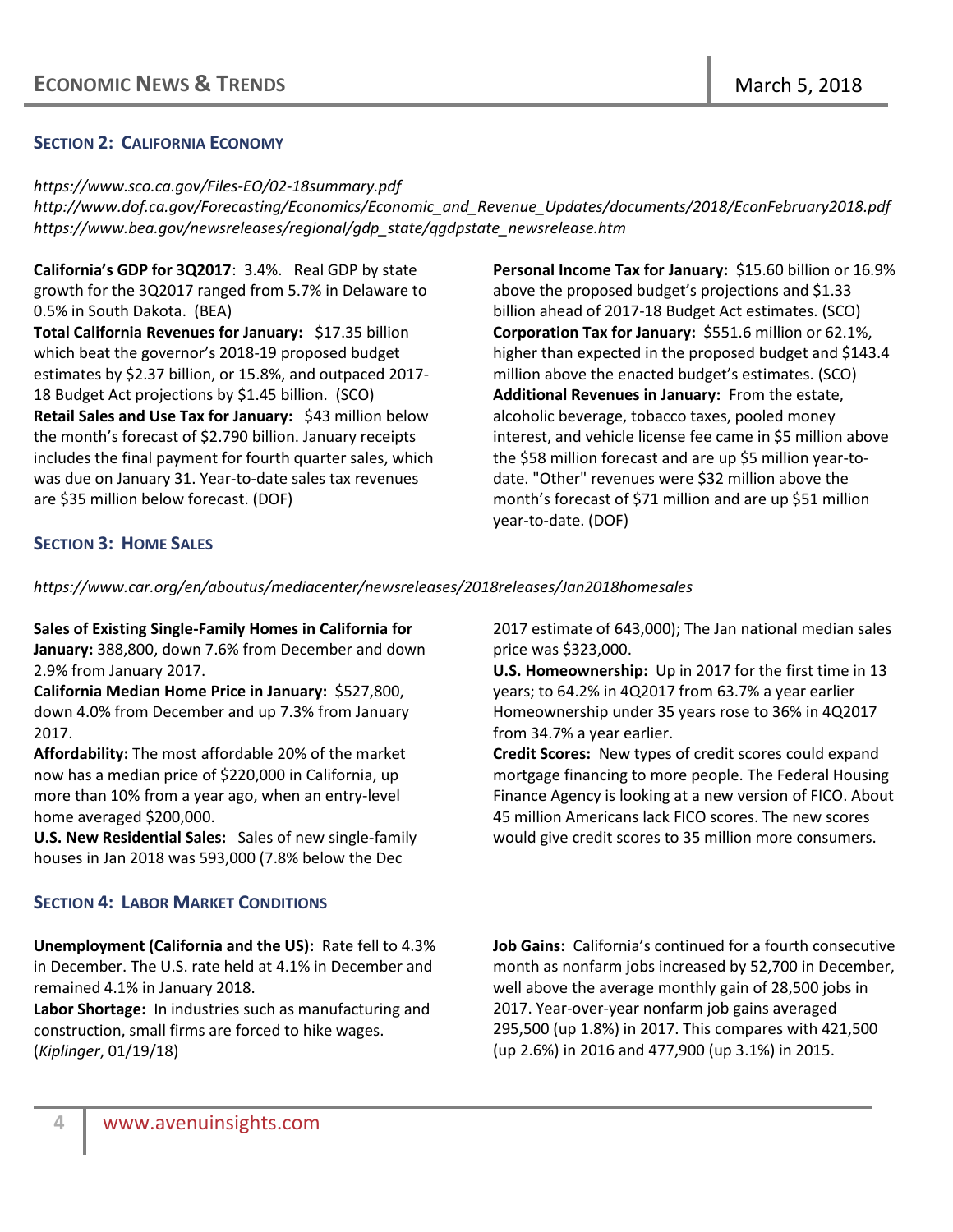## **SECTION 5: AUTO SALES / TRENDS**

#### **California Car Sales for 4Q2017; 2017 Results; January 2018 Results**

*<http://cncda.org/CMS/Pubs/California%20Covering%204Q%202017.pdf> http://www.jdpower.com/press-releases/jd-power-and-lmc-automotive-forecast-january-2018*

**California, January 2018:** Rose 1% in January to 1.2 million.

**New Registrations for 2017:** Above 2 million for the third consecutive year; market declined slightly in 2017 but annual total exceeded 2009 levels by nearly 100%.

**CNCDA 2018 Forecast:** 2.01 million units. JD Power in January predicted early forecasts for a decrease including a full year fall of 1.5%.

**Total Registrations 2016 to 2017:** California (-2.0%); US (-1.7%).

**Total Cars History / California:** 996,287 (2017); 1,110,222 (2016).

**Total Cars 2016 to 2017:** California (-10.3%); US (-11%). **Light Trucks 2016 to 2017:** California (7.4%); US (4.4%). **Truck Market Share in 2017:** California (51.3%); US: (64.2%).

**New Vehicles Sold YTD for 2017:** 512,627 (-10.8%) for cars; and 514,255 (8.8%) for light trucks**.**

**2017 Electric Vehicle Market in California:** 2.6%; Hybrid/ Electric is 9.4%.

**Used Car Registrations in 2017/ California:** Small increase of 1.2%. Used light truck increased 3.7%; cars were down .4%.

**Older Vehicle Market Share in 2017/ California:** 4 to 6 years old increased 49.6%.

**California Segment Market Share in 2017**: Non-luxury takes over top spot (26%); small cars (25%); pickups and vans (15%); non-luxury mid cars (14%); luxury and sports (10%) and luxury SUVs (10%).

**Electric Vehicles:** [Electric vehicle sales grew 30%](http://beta.latimes.com/business/autos/la-fi-hy-electric-cars-20171228-story.html) in 2017. Though electric vehicle sales barely toppe[d 1%](http://beta.latimes.com/business/autos/la-fi-hy-electric-cars-20171228-story.html) of all auto sales, that number is sure to grow rapidly – probably eventually to consume almost the entire market. Governor Brown in late January signed an executive order

to put five million zero-emission vehicles on California's roads by 2030.

**Ride Sharing:** Uber has [more drivers in New York](https://rideshareapps.com/2015-rideshare-infographic/) than there are taxis, and nationwide Uber and Lyft hav[e more](https://rideshareapps.com/2015-rideshare-infographic/)  [market share](https://rideshareapps.com/2015-rideshare-infographic/) than taxi cabs.

## **SECTION 6: GASOLINE**

**Gasoline Prices:** AAA shows (March 1, 2018) the national average price of self-serve regular at \$2.54 per gallon. California's average is \$3.34. Looking at the gas average map, Mono is the highest at \$4.24. The state's gas tax, not including local and federal taxes, is close to 55 cents a gallon, up from 41.47 cents.

**Forecast:** AAA forecasts spring gas prices will be the highest since 2015. AAA predicts that motorists in California could see gas reach \$4 a gallon this spring, but it will be temporary.

**Lifestyle Changes if Gas Prices Increase:** 40% of drivers said they would start making changes when gas reaches \$3 a gallon. Another 25% said their breaking point would be \$2.75 a gallon. (AAA Survey)

**Buying New Cars Gets More Difficult:** Auto sales slumped in February as tightened credit conditions, higher interest rates drove up monthly payments. Overall U.S. vehicle sales dropped 2.4% in February. (Autodata)

**Detroit Auto Show May Move from January to October:** The January date is a throwback to the days when auto dealers needed to drum up demand during the slow period. Many new model-year launches take place in the fall.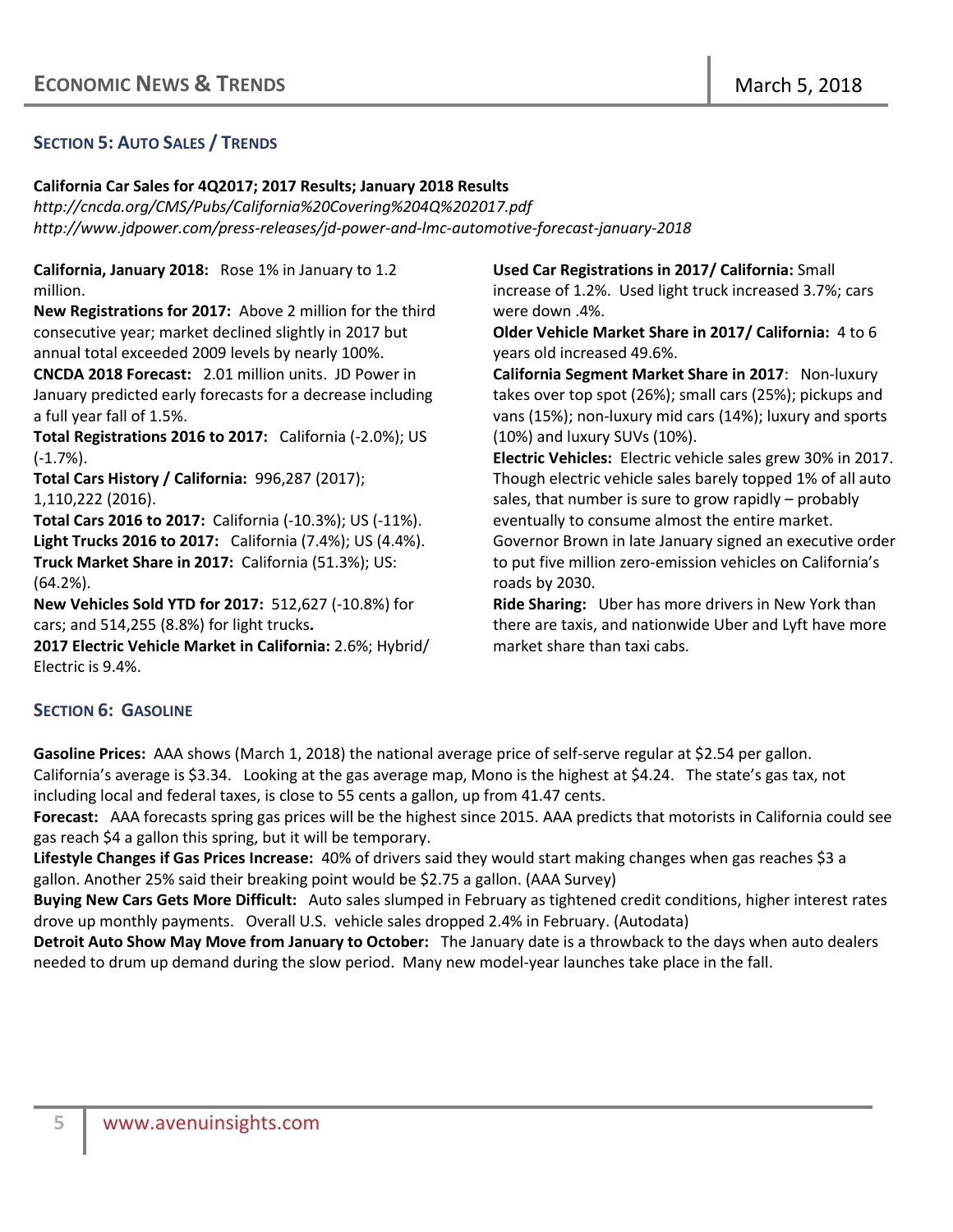## **SECTION 7: SELECTED RETAILER UPDATES/ CALIFORNIA WARN NOTICES**

*Selection from November 1, 2017 to March 1, 2018). For historical open/close updates, please refer to: [http://www.muniservices.com/muniservices-policy-update-library/;](http://www.muniservices.com/muniservices-policy-update-library/) http://www.edd.ca.gov/Jobs\_and\_Training/warn/WARN-Report-for-7-1-2017-to-02-25-2018.pdf*

*Please contact your Avenu Client Manager for specific impact.* 

**Albertsons:** To acquire Rite Aid stores not sold to Walgreens

**Applebee's:** To close 60-80 restaurants in 2018 following the closure of 100 in 2017

Ashley HomeStores: To open 800<sup>th</sup> store (Tijuana) **Backstage:** (Macy's off-price unit): Plans to expand with another 100 stores

**Batteries Plus Bulbs:** Plans to open 47 stores in 2018 including 14 corporate locations and 33 franchise locations **Best Buy**: Increase holiday sales by 9%; ramped up robotic and electronic toys after Toys R Us announced closure. **Black Bear Diner:** Adding 19 locations

**Blaze Pizza:** Plans to develop 400 additional locations including some in the U.S.

**Build a Bear:** Closed in Anaheim (EDD WARN report) **Burgerim:** Entered Sacramento (Auburn)

**California Tortilla:** Will grow brand in new states in 2018 **Chipotle:** Plans store upgrades and slower expansion **Costco:** Reports that 40% of new members signups are Millennials

**CVS:** Launching private label hoping to compete with Sephora and Ulta

**Dave and Busters:** Expanding; filling large empty store spaces

**Dicks:** Pulls assault rifles from stores (post February 2018 Florida school shooting); earlier this year announced for fiscal 2018 the new stores planned fell to 15 to 20

**Dollar Tree:** In 3Q2017 opened 169 stores; ended with 14,744 stores

**Dogtopia:** Plans to open 40 new stores in 2018; on pace to reach 400 by 2021

**Dunkin' Donuts:** Plans to add 1,000 new locations by end of 2020; will have 18,000 in the U.S.; includes 9 new Sacramento stores

**Family Christian:** 240 closures

**Future Perfect:** New showroom in Los Angeles **Fred Meyer Jewelers:** Closing many mall stores **Gamestop:** 100 store closures

**Gander Outdoors:** Camping World to re-open 69 stores **Go! Go! Curry:** Japanese comfort food plans to expand **GoPro, Inc.:** Layoff's in San Mateo (EDD WARN report) **Grocery Outlet:** 25 new stores planned **H&M:** Closing 170 stores in 2018 **HelloFresh:** Aims to eclipse Blue Apron **Home Depot:** Buys The Company Store, a catalog and ecommerce retailer of home goods and textiles; **Indochino:** Ready-to-wear suits opening 4 new stores including a San Diego location **JC Penny:** Eliminated 360 jobs in response to simplifying operations and as more people shop online **Jersey Mike's:** Plans to open 200 restaurants in 2018; aiming to have 2000 stores in the U.S. by 2020 **Jimboy's Tacos:** Expanding in Northern California **K-Mart:** Closed in Cudahy, Redding, Ontario (EDD WARN report) **Kohls:** Increase holiday sales by 6.3% compared with a 2.3% decline a year earlier **Land of Nod:** Owned by Crate and Barrel - Closed the Land of Nod brick-and-mortar stores in January **Lands' End:** Plans to open 60 new stores in the next five years **Loves:** Travel stop. Plans to open 40 new locations in 2018 **Macys Corporate Services:** Closed in Redondo Beach (EDD WARN report) **Macys:** Closed in Laguna Hills, Los Angeles, San Francisco (EDD WARN report) **Mattel, Inc.:** Layoff's in El Segundo (EDD WARN report) **Mattress Firm:** Will close 200 stores by mid-2019 **McDonalds:** To invest \$2.4 billion on upgrades in 2018 **Modern Market:** Farm to table fast casual was acquired by Butterfly **Nestle:** Closed in Glendale and Oakland (EDD WARN report) **Nekter Juice Bar:** 100th restraunt to open in Anaheim Hills **New Seasons Market:** Closed in Sunnyvale; will not open in SF, Carmel and Emeryville

**New Leaf Community Markets:** New location in Aptos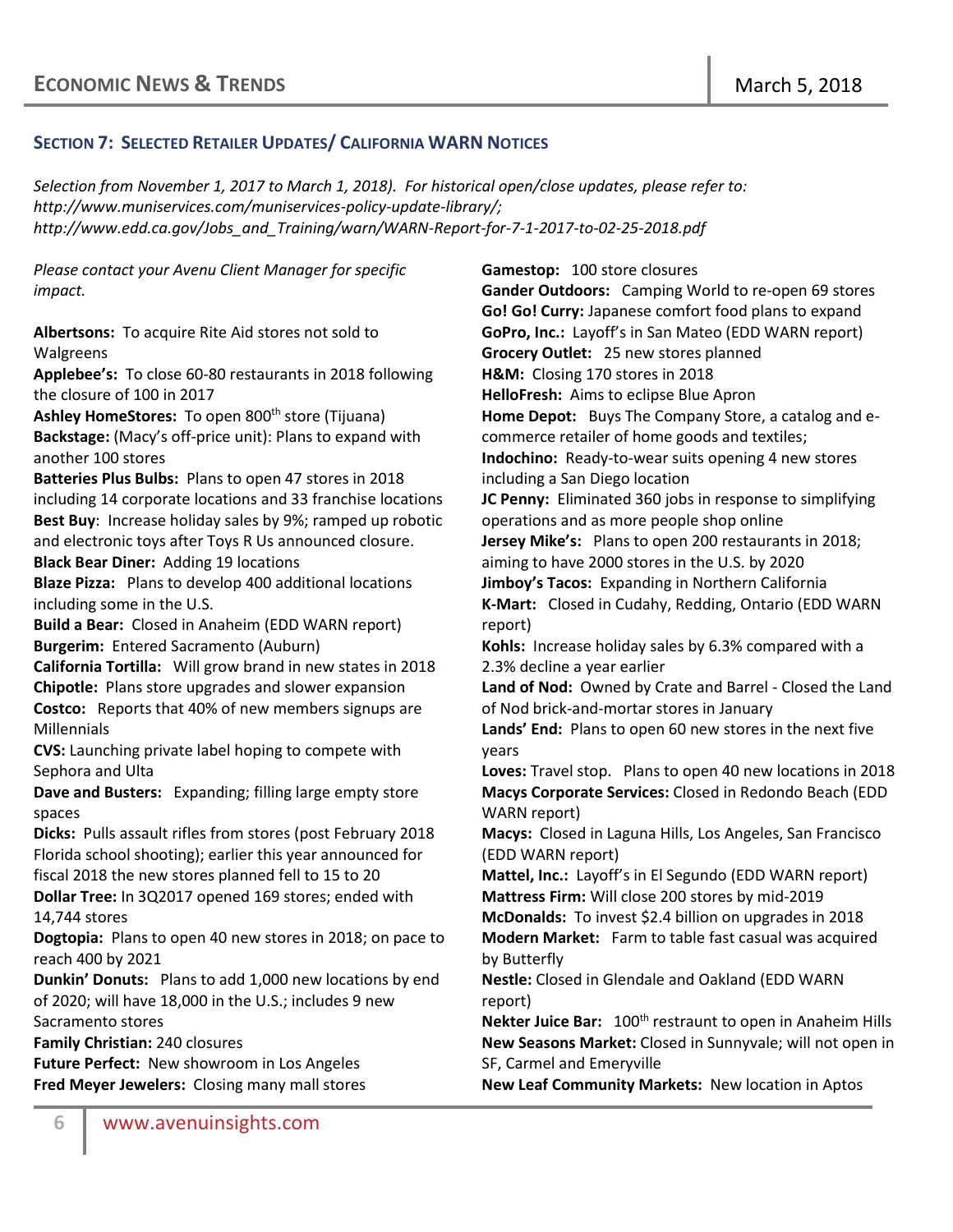**Nordstrom:** Revamping some of its 122 stores. Much of the company's success comes from opening Rack off-price stores and e-commerce

**Papa John's International**: No longer will be the official pizza of the NFL

**P.F. Changs:** Closed in Burbank (EDD WARN report) **Planet Fitness:** More agreements signed; brick and mortar spaces give expansion opportunity

**Reserve:** Starbuck's high-end stores plans 1,000 stores with fuller service of food and beverages. Not sure on a California location.

**Rituals:** Average 1200 square foot store, encourages shoppers to experiment with products; expands to California

**Sam's Club**: Closed in Rowland Heights, Sacramento, San Fernando, Stanton (EDD WARN report); shrinking stores to compete and hopes for more affluent shoppers. In January 2018, Wal-Mart chain closed 63 U.S. Sam's Clubs locations

**Shake Shack:** Expects to open 32 to 35 new restaurants in 2018; will open more airport locations

**Soft Surroundings:** Women's apparel. Opening a location in California

**Smart & Final:** [Replaces Ralphs in north Torrance](http://www.dailybreeze.com/2017/12/13/smart-final-replaces-ralphs-in-north-torrance/)  **Sears**: Closed in Brea, Westminster (EDD WARN report) **Starbucks:** Closed on-line business

**Subway:** Expect more closures and relocations **Take 5 Oil:** Will add dozens of stores in 2018

**T-Mobile:** Expanding footprint by opening stores

**Target:** Plans to increase small-format stores; closing 12 underperforming stores (none in California)

**Teriyaki Madness:** Fresh Asian fast casual targeting Los Angeles for expansion; plans for 20-25 additional locations **TGI Fridays:** Closed in Oxnard, Brea (EDD WARN report) **Toys "R" Us:** Closed in Emeryville, San Jose (EDD WARN report); announced closing 200 more stores; Amazon.com, Walmart, and Target stand to be greatest beneficiaries; Best Buy has also shown results

**Tuesday Morning:** In Spring will have five closures, 19 relocations and one expansion, seven openings **Walmart:** Removed hyphen from name. To partner with Lord and Taylor to create an on-line mall, part of strategy to fend off Amazon.com. Openings are fewest in 25 years; new store format

**Wetzel's Pretzels:** New store opening pipeline **Warby Parker:** Aims to run nearly 100 stores this year, as other Web shops follow; started online in 2010, spearheaded the trend of e-commerce companies opening brick-and-mortar stores

**7-Eleven:** Closed on the acquisition of approximately 1,030 Sunoco LP convenience stores in 17 states.

## **WARN notices**

## **California Worker Adjustment and Retraining Notification (WARN Notices)**

**November 2017:** 58 notices and 20 permanent closures; **December 2017:** 36 notices and 14 permanent closures; **January 2018:** 78 notices and 40 permanent closures; **As of February 25, 2018:** 41 notices and 13 permanent closures.

*[http://www.edd.ca.gov/Jobs\\_and\\_Training/warn/WARN-](http://www.edd.ca.gov/Jobs_and_Training/warn/WARN-Report-for-7-1-2017-to-02-25-2018.pdf)[Report-for-7-1-2017-to-02-25-2018.pdf](http://www.edd.ca.gov/Jobs_and_Training/warn/WARN-Report-for-7-1-2017-to-02-25-2018.pdf)*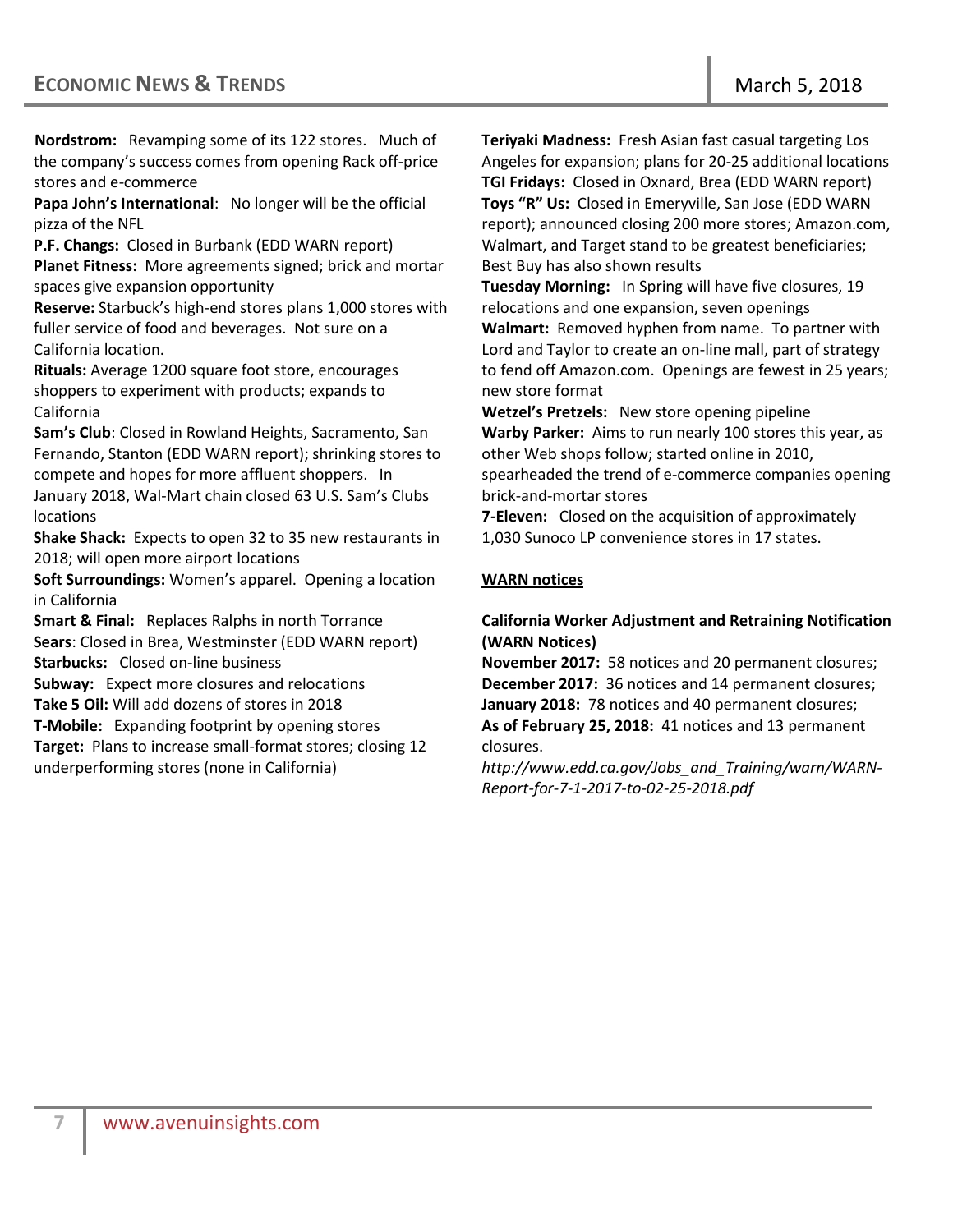## **SECTION 8: RETAIL TRENDS AND INFLUENCES**

**Retail Outlook in 2018:** Tax cuts, an improved economy and an American consumer that is less cautious about spending will make 2018 a better year for retailers. Retail sales are on track to match or exceed the healthy 4.2% gain they made in 2017.

**Holiday 2017 Retail Sales Between November 1 and December 24:** Up 4.9% for 2017, setting a record for dollars spent. This is the largest year-over-year increase since 2011. Online shopping also saw large gains of 18.1% compared to 2016. (Mastercard)

**Retailers Expect Economic Boost from Tax Reform:**

Reports suggest the tax legislation will boost the nation's economy. Cutting the corporate tax rate will save large businesses enough to create between 500,000 and 1.5 million jobs while reducing taxes for "pass throughs" will benefit the small retailers that make up 95% of the industry. Congressional estimates show a family earning the average income of \$73,000 a year will see a tax cut of over \$2,000 in 2018, which is easily enough to cover the \$967 NRF research shows the average consumer will spend this holiday season. (NFR, 12/22/17)

**Consumers Ramp Up Debt:** In Q42017 consumer debt excluding mortgages and other home loans rose 5.5% from a year earlier. Overall, households are paying about 5.8% of their disposable personal income to stay current on non-mortgage debts. (*WSJ*; Moody's Analytics;

[https://www.newyorkfed.org/newsevents/news/researc](https://www.newyorkfed.org/newsevents/news/research/2018/rp180213) [h/2018/rp180213\)](https://www.newyorkfed.org/newsevents/news/research/2018/rp180213)

**U.S. Savings:** Dropped to a 10 year low of 3.1% in September 2017 down from the 6.3% peak in October 2015. Now, only 2.4 cents of every after-tax dollar of income gets saved, versus 4.9 cents in 2016 and 6 cents in 2015. (*Kiplinger*, 2/2/18)

**Shopping Centers.** In the U.S. one-quarter of the country's roughly 1,200 malls are expected to close over the next five years. Restaurants and food establishments might occupy between 20% and 40% of a shopping center; 10 years ago, it was 10% or 15% (CBRE Group) **Gyms Locating to Malls:** Gym leases in malls has doubled in the last five years; apparel has dropped from 70% of mall space to 40%. Consumer spending at fitness centers rose 3.7% in 3Q2017 compared to the year before. (WSJ)

**Malls in Transportation Terminals:** Developers are looking at ways to grab attention along long corridors that take the masses to and from planes, trains and automobiles.

**Convenience Continues to Expand:** The number of convenience stores reach a new high of 154,958, up 0.3% or 423 units in 2017, from the 2016 year-end total of 154,535 at the end of 2016. (NACS)**.** With so many retailers vowing to save shoppers time and eliminate friction from the store experience, retailers focused squarely on convenience grew the fastest in 2017. **Retailers Pay the Price of Success:** Strong holiday sales and more online selling means more returns to offload at a discount. 2017 was the strongest growth in holiday sales since 2011 and the rise of online shopping, where purchases are more likely to be returned. Trickle Down: Secondary Retail Sales in 2016: Online auction houses (24%); Salvage dealers (37%); Factory outlets (7%); Value

retailers / Dollar stores (15%); Other (17%) such as warehouse wholesaler "Twice as Nice."

**Black Friday 2017:** Consumers spent more than \$5 billion on Black Friday, 16.9% more than on that day in 2016. Physical stores still dominated sales; more than 145 million adults spent time at malls and shopping centers and spent an average of \$377.50.

https://retailleader.com

**Valentine's Day 2018:** U.S. consumers were expected to spend an average \$143.56, an increase from last year's \$136.57. (NFR)

**Saint Patrick's Day 2018:** Americans plan to spend a record \$5.9 billion. Last year was \$5.3 billion. (NRF). **Smaller Format Stores:** Sales at smaller-format stores are projected to grow 3.9% annually until 2022, outpacing 0.8% sales growth for their big-box counterparts. (*Washington Post*, 12/25/17)

**Big Retailers Raise Age for Gun Buyers:** As of March 1, Dick's, Field & Stream, Walmart (Alaska) announced raising age to 21 (*WSJ*)

**Price War Pressure Consumer Brands:** Retailers such as Walmart are pushing for steeper discounts as they struggle to compete with Amazon.

**Phone Prices Hitting a Wall:** In 2017, there were new redesigned smartphones with higher prices. For unit sales, Apple and Samsung sales were flat.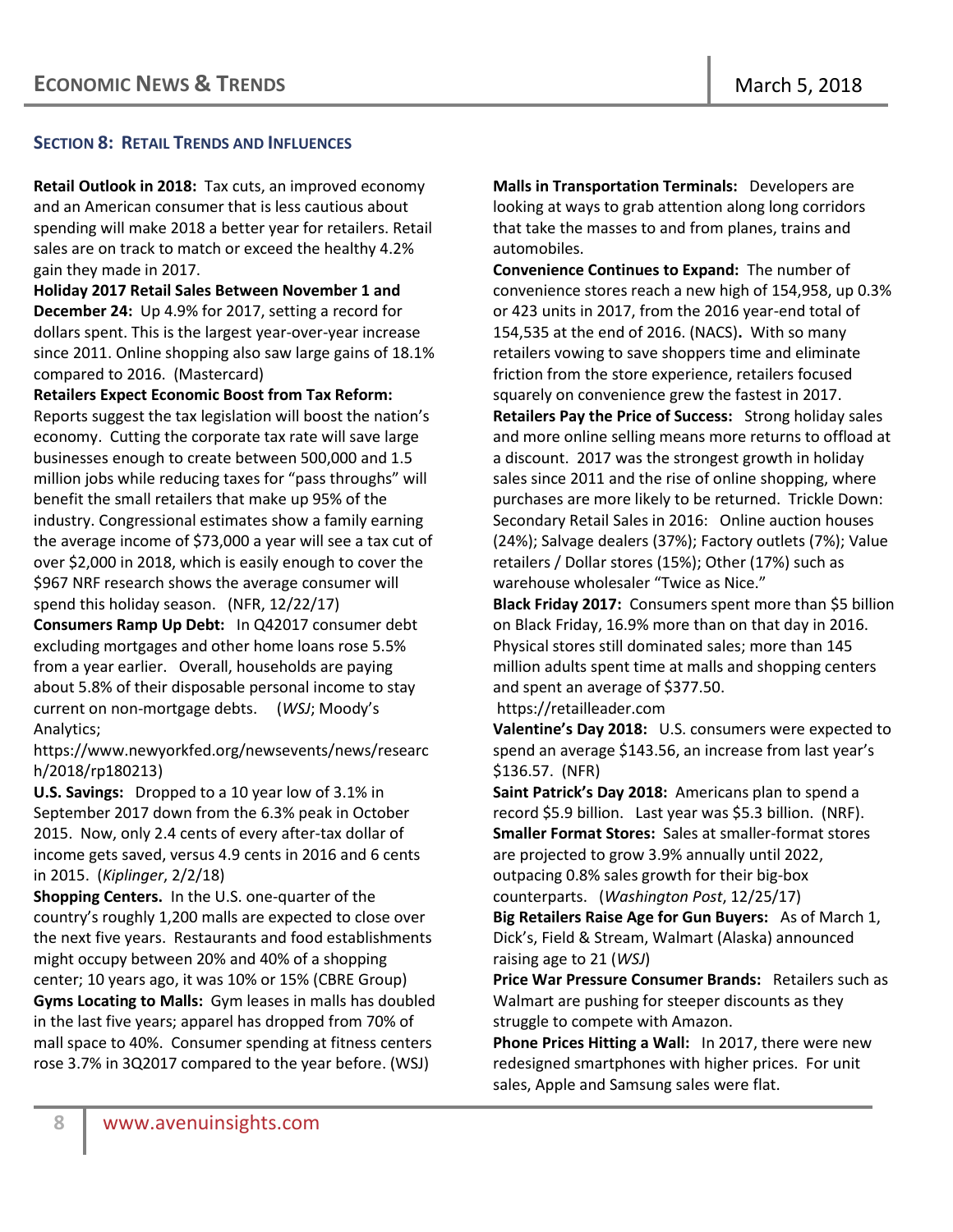## **SECTION 9: E-COMMERCE RESULTS AND TRENDS**

*[https://www.census.gov/retail/mrts/www/data/pdf/ec\\_current.pdf](https://www.census.gov/retail/mrts/www/data/pdf/ec_current.pdf)*

**U.S. E-Commerce Results for 4Q2017 (Adjusted Seasonal** 

**Variation):** Percent of Retail Sales: Increase of 3.2% for 4Q2017 from 3Q2017. Total E-Commerce Sales for 4Q2017: \$119.0 billion. Total Retail Sales for 4Q2017: estimated at \$1,204.3 billion, an increase of 2.7% from 3Q2017. The 4Q2017 estimate increased 16.9% from 4Q2016 while total retail sales increased 5.7% in the same period. E Commerce sales for 4Q2017 accounted for 9.1% of total sales.

**U.S. E-Commerce Results for 4Q2017 (Not Adjusted):**  \$143.1 billion, an increase of 33.7% from 3Q2017. 4Q2017 estimate increased 16.8% from the 4Q2016 while total retail sales increased 5.3% in the same period. Ecommerce sales in the 4Q2017 accounted for 10.5% of total sales.

**Total e-commerce Sales for 2016 and 2017:** 2017 was estimated at \$453.5 billion, an increase of 16% from 2016. Total retail sales in 2017 increased 4.4% from 2016. E-commerce sales in 2017 accounted for 8.9% of total sales. E-commerce sales in 2016 accounted for 8% of total sales. California's e-commerce sales comprise approximately 13-14% of the total sales, based on California's portion of the national economy. An estimated 40% of U.S. online spending goes to Amazon.

## **SECTION 10: RESTAURANT INDUSTRY**

**Restaurants as Economic Engine:** Industry's share of the food dollar is 48%.; Industry sales constitute 4% of the U.S. GDP. Restaurant industry sales in 2017 (based on current data), representing 4% of the U.S. GDP. For every dollar spent in restaurants, \$2 is generated in sales for other industries. National Restaurant Association) **Restaurant Count:** The U.S. restaurant count reached 647,288 in the Fall of 2017, a 2% decrease in units from a year ago. Restaurant chain counts grew to 301,183 units, a 982-unit increase, which kept the total chain count flat compared to fall 2016. The total number of independent restaurants declined to 346,105 units, a decrease of 10,952 units from last year. Quick-service restaurants (QSR) declined by 1% to 353,121 units. Fast casual chains, which are a restaurant category under QSR, increased

**Big Brands Risk Losing Voice/ Alexa:** If a voice shopper doesn't specify a brand, Alexa is more likely to recommend "Amazon's Choice product.

**"Shipping with Amazon":** Will directly compete with UPS and FedEx Corporation. Will roll out in Los Angeles with third-party merchants that sell goods via its website. President Trump in late 2017 wrote that the U.S. Postal Service should charge Amazon.com and other companies more to deliver packages.

**Wal-Mart and Japan's Rakuten:** Rakuten is Japans' largest on-line retailer and joined by Wal-Mart to bolster efforts to compete with Amazon.com in Asia and the U.S. **Luxury**: By 2025, online will represent 25% of luxury goods (Bain & Company). Industry estimated ecommerce revenue for 2016: Burberry (8.5%); Tiffany (6%); Louis Vuitton (2.4%); Prada (1.2%). Luxury giant Richemot is buying Yoox Net-a-Porter a major online marketplace for luxury goods to help boost the market. **Sharing Economy in Luxury**: Consumers are considering sharing over owning.

**E-Commerce Trends in 2018**: Commerce through email will become vital to brands (email drives more revenue than all social networks). (Forbes, John Hall)

units by 4% to a total of 25,118. Full-service restaurant units, which include casual dining, family dining and fine dining restaurants, stood at 294,167 units in Fall 2017, a 2% decline. (NPD February 14, 2018 press release) **Consumer Price Changes from Dec 2017 to Dec 2018 for Food Cost of Eating Out:** Up 17% (*Kiplinger*) **Top Five Domestic Restaurant Brands:** [McDonald's Corp.](https://www.bloomberg.com/quote/MCD:US), Starbucks Corp., Subway, Taco Bell, and [Burger King](https://www.bloomberg.com/quote/QSR:US) **Restaurant Franchises:** Poised for strong growth in 2018, with output increasing by around 6%, eclipsing 2017's 5% rise. The industry is buoyed by higher consumer spending and rising business investment spurred by tax reform. **Food Halls:** Combines dining, entertainment, and locally sustainable eating in one place.